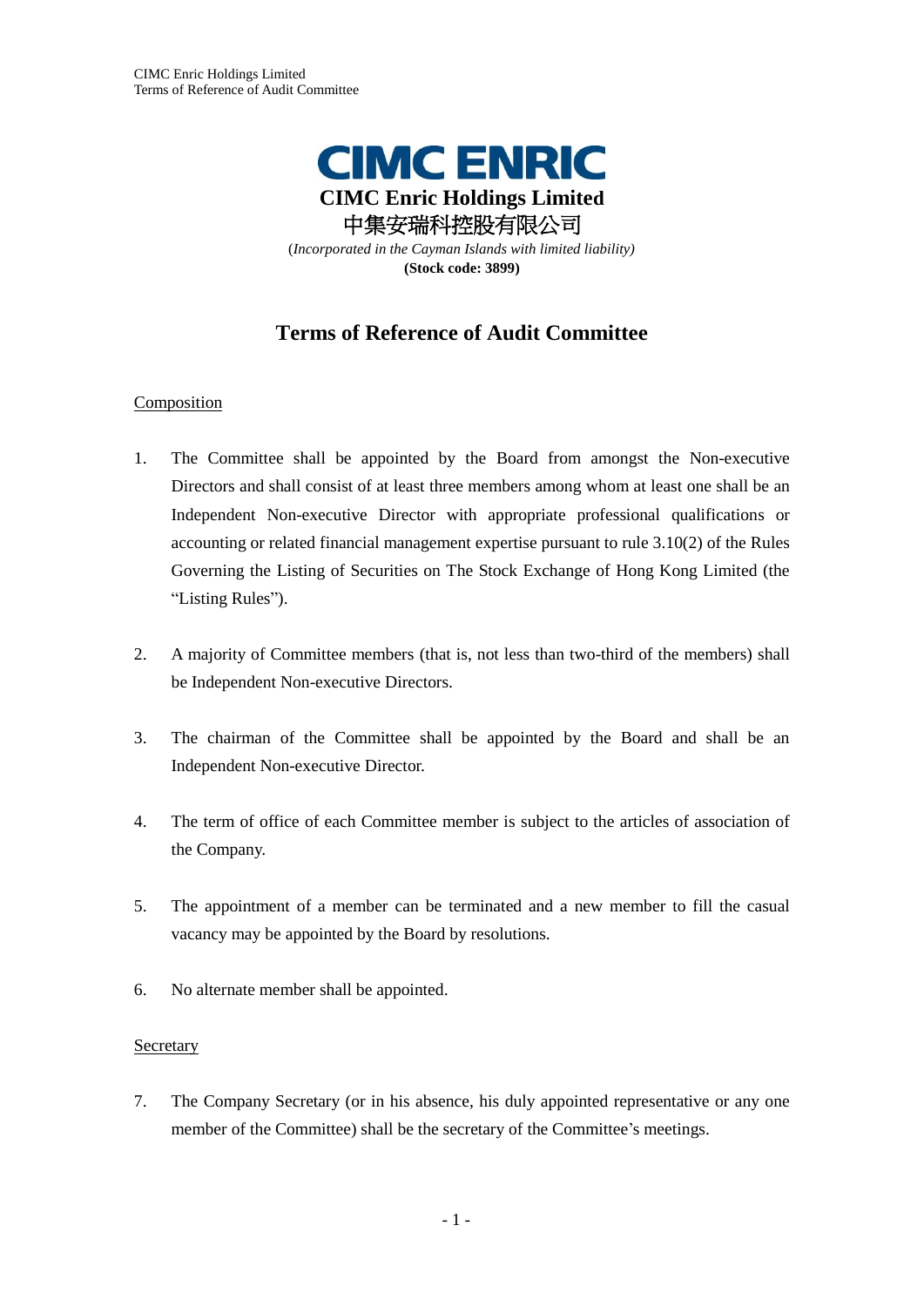#### Attendance at meetings

- 8. The Financial Controller of the Group (as hereinafter defined) (or other officer who carries the same scope of duties) and a representative of the external auditors shall normally attend meetings. Other Board members shall have the right of attendance to be available to address particular concern. Where an internal audit function exists, the internal audit officer shall normally attend meetings. However, the Committee shall meet the external and internal auditors (if any) at least annually in the absence of Executive Directors.
- 9. Only Committee members shall have the right to vote at meetings.

## Frequency and procedures of meetings

- 10. Meetings shall be held at least twice a year. Additional meeting(s) may be held should the Committee members see fit.
- 11. The chairman of the Committee may convene additional meeting(s) at discretion.
- 12. The external auditors may also request a meeting shall they consider necessary.
- 13. The quorum for meetings shall be two Independent Non-executive Directors.
- 14. Procedures of meetings are subject to the provisions set out in the articles of association of the Company.

# Annual general meeting

15. The chairman or a member of the Committee shall attend the annual general meeting of the Company to be available to answer questions in relation to the activities and responsibilities of the Committee.

#### **Authority**

16. The Committee is authorised to investigate any activity within its terms of reference and all employees shall cooperate with any request made by the Committee.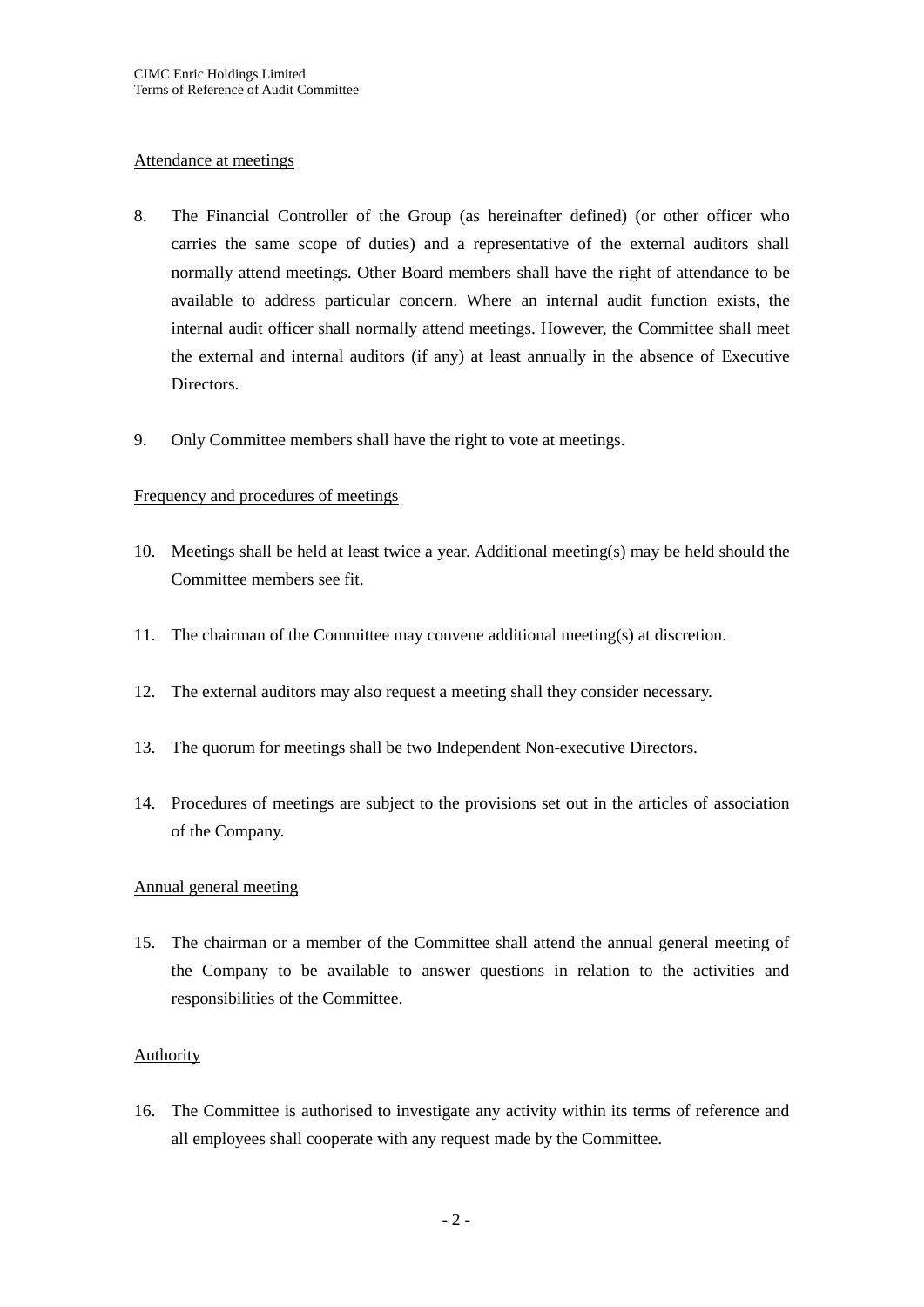- 17. The Committee is authorised by the Board to have access to independent professional advice (if necessary), at the Company's expense, to perform its responsibilities and invite external parties with relevant experience and expertise to attend meetings (if necessary).
- 18. The Committee shall report to the Board any suspected fraud or misfeasance, disorder of internal controls and any suspected breach of law, rules or regulations.
- 19. The Committee shall be provided with sufficient resources to perform its duties.

## **Responsibilities**

- 20. The Committee acts as a communication platform between other Directors, external auditors and internal auditors (if any) with regard to financial or other reporting matters, internal controls, external and internal audit, and other financial or accounting issues as the Board may determine from time to time.
- 21. The Committee shall assist the Board to conduct an independent review of the effectiveness of financial reporting procedures, the internal control system and risk management system of the Company and its subsidiaries (collectively, the "Group"), to review the course of audit and to discharge any other duties designated by the Board.

#### Duties, power and functions

22. The duties, power and functions of the Committee include the followings:

#### *Relationship with the external auditors of the Company*

- (a) to be primarily responsible for making recommendations to the Board on the appointment, reappointment and removal of the external auditors, and to approve the remuneration and terms of engagement of the external auditors, and any questions of its resignation or dismissal;
- (b) to review and monitor the external auditors' independence and objectivity;
- (c) to review the effectiveness of the audit process in accordance with applicable standards;
- (d) to discuss with the external auditors the nature and scope of the audit and reporting obligations before the audit commences;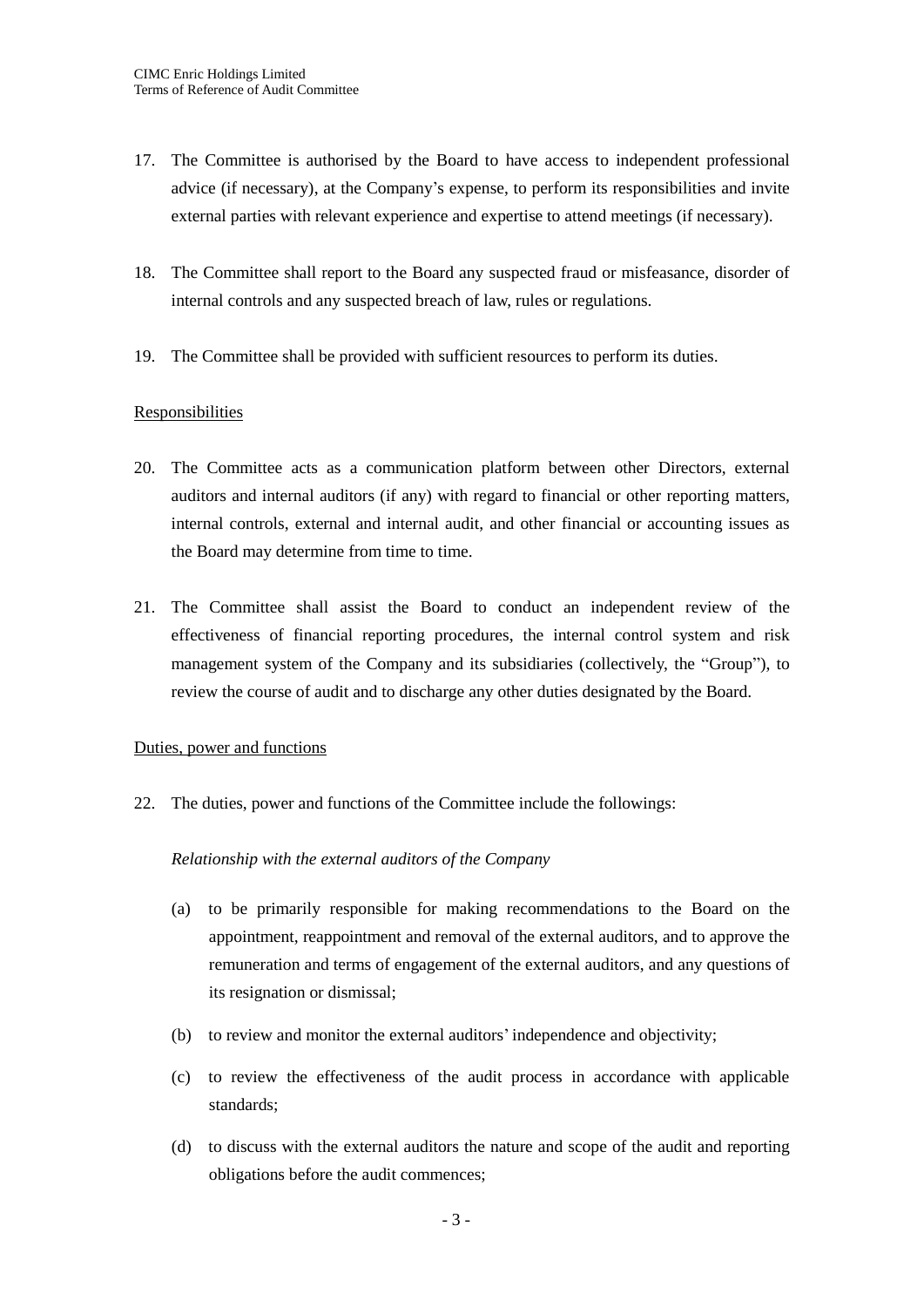- (e) to develop and implement policy on engaging an external auditor to supply non-audit services. For this purpose, "external auditor" includes any entity that is under common control, ownership or management with the audit firm or any entity that a reasonable and informed third party knowing all relevant information would reasonably conclude to be part of the audit firm nationally or internationally;
- (f) to report to the Board, identifying and making recommendations on any matters where action or improvement is needed;
- (g) to act as the key representative body for overseeing the Company's relations with the external auditors;

#### *Review of the Company's financial information*

- (h) to monitor integrity of the Company's financial statements and annual report and accounts, half-year report and, if prepared for publication, quarterly reports, and to review significant financial reporting judgements contained in them. In reviewing these reports before submission to the Board, the committee should focus particularly on: -
	- (i) any changes in accounting policies and practices;
	- (ii) major judgmental areas;
	- (iii) significant adjustments resulting from audit;
	- (iv) the going concern assumptions and any qualifications;
	- (v) compliance with accounting standards; and
	- (vi) compliance with the Listing Rules and other legal requirements in relation to financial reporting;
- (i) Regarding (h) above:-
	- (i) members of the Committee should liaise with the Board and senior management and the Committee must meet, at least twice a year, with the Company's external auditors; and
	- (ii) the Committee should consider any significant or unusual items that are, or may need to be, reflected in the reports and accounts, it should give due consideration to any matters that have been raised by the Company's staff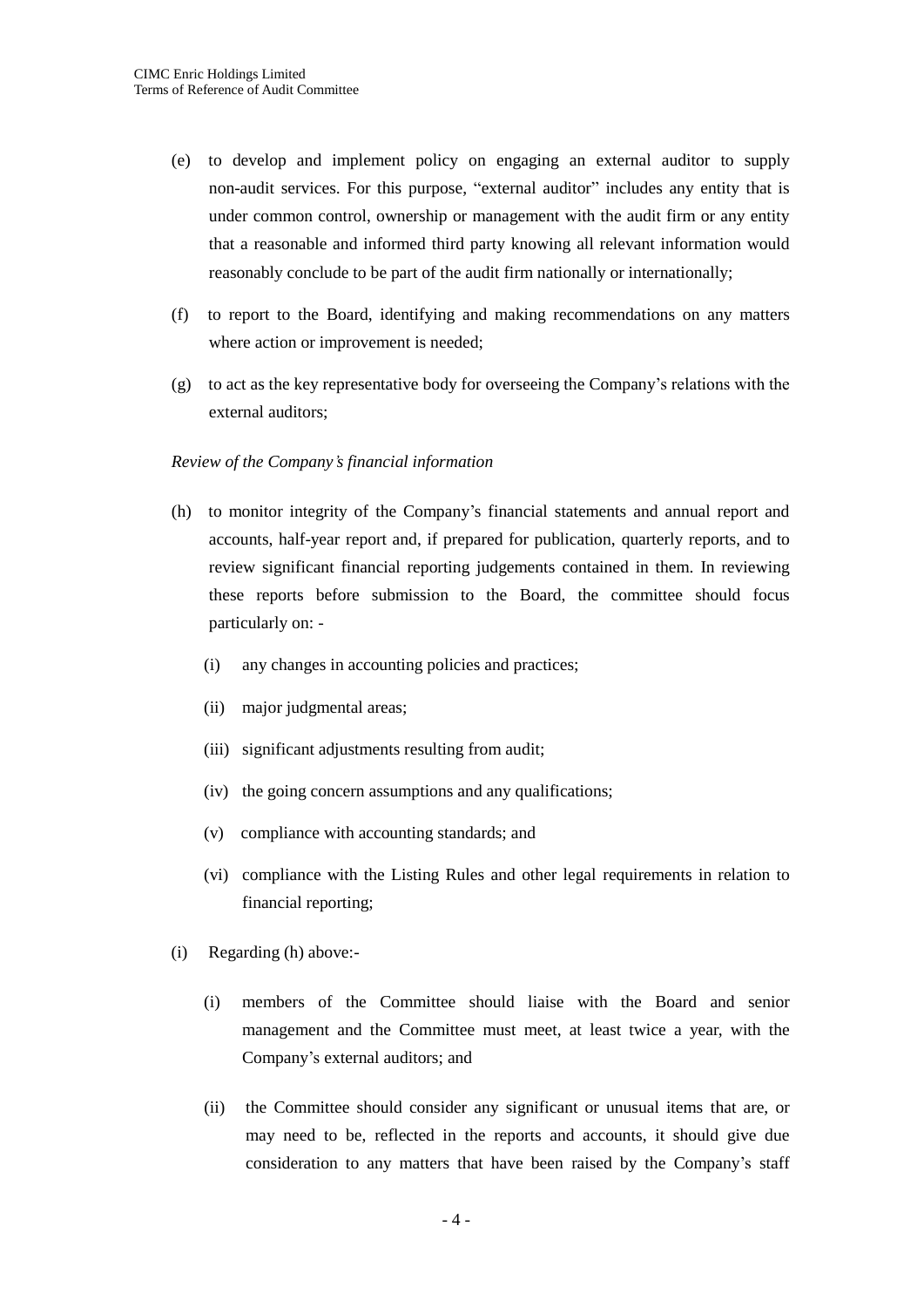responsible for the accounting and financial reporting function, compliance officer or auditors;

*Oversight of the Company's financial reporting system, risk management and internal control systems*

- (j) to review the Company's financial control, and unless expressly addressed by a separate Board risk committee, or by the Board itself, to review the Group's risk management and internal control systems;
- (k) to discuss the risk management and internal control systems with management to ensure that management has performed its duty to have effective systems. This discussion should include the adequacy of resources, staff qualifications and experience, training programmes and budget of the Company's accounting and financial reporting function;
- (l) to consider major investigation findings on risk management and internal control matters as delegated by the Board or on its own initiative and management's response to these findings;
- (m) where an internal audit function exists, to ensure co-ordination between the internal and external auditors, and to ensure that the internal audit function is adequately resourced and has appropriate standing within the Company, and to review and monitor its effectiveness;
- (n) to review the Group's financial and accounting policies and practices;
- (o) to review the external auditors' management letter, any material queries raised by the auditors to management about accounting records, financial accounts or systems of control and management's response;
- (p) to ensure that the Board will provide a timely response to the issues raised in the external auditors' management letter;
- (q) to report to the Board on the matters in this terms of reference;
- (r) to consider other topics, as defined by the Board from time to time; and
- (s) to review arrangements employees of the Company can use, in confidence, to raise concerns about possible improprieties in financial reporting, internal control or other matters, and to ensure that proper arrangements are in place for fair and independent investigation of these matters and for appropriate follow-up action.